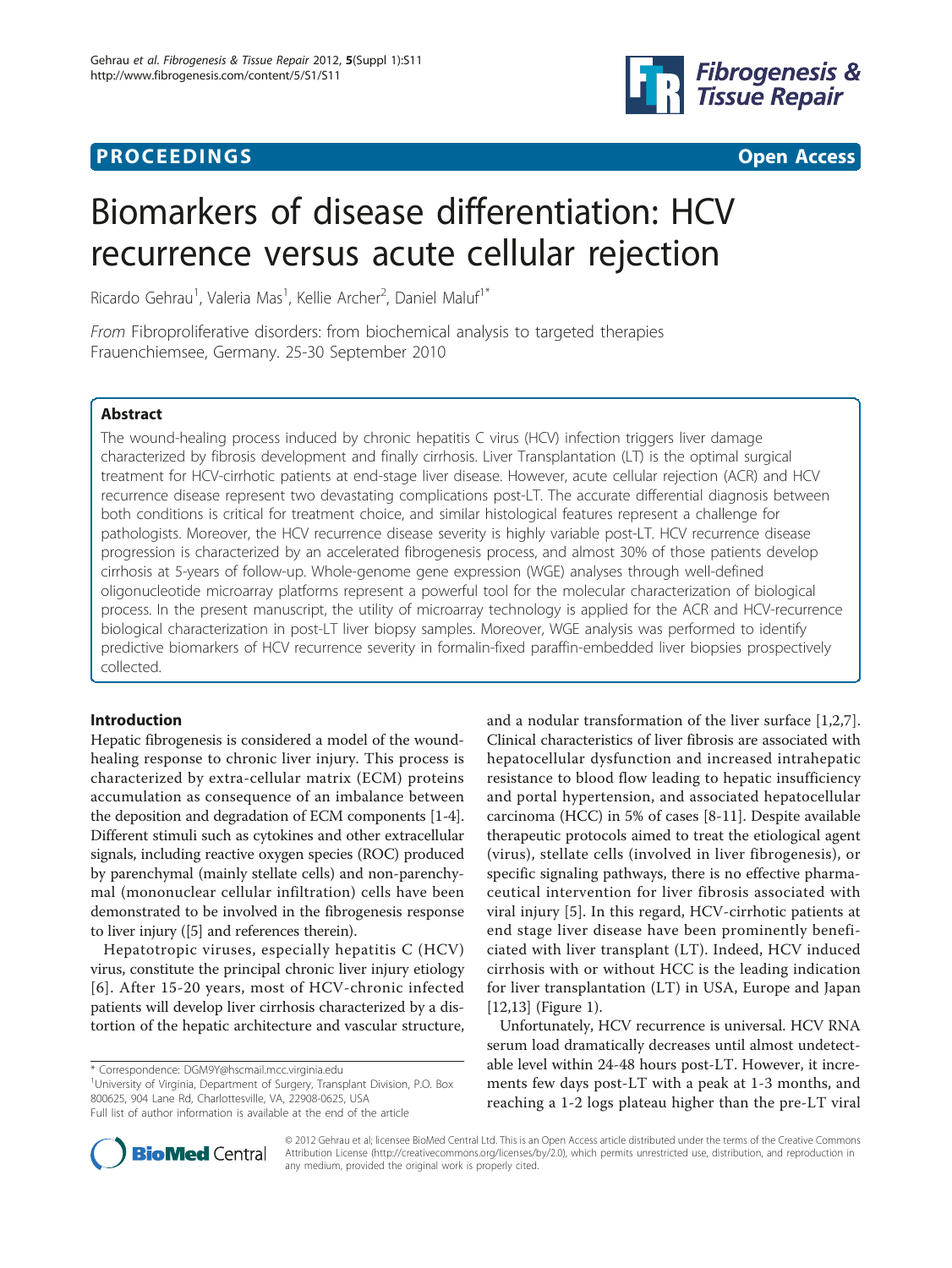<span id="page-1-0"></span>

load after the first year post-LT [[14](#page-5-0)]. Of those patients, about 80-100% will develop HCV recurrence disease, and 25-30% of them will course with accelerated fibrosis progression and concomitant cirrhosis development within 5 years post-LT. These patients require liver re-transplantation or will develop liver failure [[13\]](#page-5-0). In parallel, acute cellular rejection (ACR) represents an additional cause of morbidity and allograft injury in HCV-infected recipients. Despite the rejection risk rate is controversial in HCV patients the incidence round 40% at 6-months post-LT as reported previously by large cohort studies [[15](#page-5-0)]. Both post-LT complications have clinical and histopathological overlapped features turning difficult the accurate differential diagnosis, which may threat the allograft and patient survival rate due to the opposite therapy [\[15](#page-5-0)-[17](#page-5-0)].

The discovery of reliable biomarkers for differential diagnosis of both complications, and also for HCV recurrence disease surveillance constitutes the research endeavor. The implementation of whole-genome gene expression (WGE) studies using microarray technology represents an outstanding opportunity for biomarkers discovery. The present article is focused on performed WGE analysis aimed to differentiate ACR in the setting of HCV recurrence disease, and to predict liver fibrosis progression in HCVinfected recipients.

## ACR and HCV recurrence differential diagnosis post-LT: the paradigm

The differential diagnosis of ACR in the setting of HCV recurrence disease remains an important cause of morbidity and late graft failure in liver-transplant recipients. The assessment of liver allograft biopsy is still considered to be the "gold standard" for proper differentiation between both post-LT conditions. However, subtle similarities in the histopathology and clinical course turn difficult and uncertain the pathological differentiation, even among experiences hepatologists [[18](#page-5-0),[19\]](#page-5-0). HCV recurrence disease have been described in three major forms: Acute or chronic recurrence and the less frequent and more aggressive primary cholestatic disease called fibrosing cholestatic hepatitis. All of these forms course with a characteristic lobular inflammatory cellular infiltrate [[20](#page-5-0)]. ACR occurs due to the attacks of the recipient immune system to the allograft and it is characterized by severe inflammatory infiltrate of the portal tract with the bile duct epithelial cells and the endothelium of hepatic arteries and veins as major targets. The appropriate clinical differentiation between both conditions directly impact in the associated therapy decision basically by the administration of steroid bolus for ACR treatment. Unfortunately, the ACR therapy results contradictory for HCV recurrence cases due to the induction of an exacerbation of the HCV infection accompanied by worse allograft and patient survival [[16,21](#page-5-0)].

The implementation of large-scale genomic analyses strategies has provided new insights into various disease processes and had assisted on elucidating genomic patterns for mechanism, diagnosis, prognosis, and treatment selection of complex and multi-factorial diseases [[13\]](#page-5-0). For instance, microarray technology represented a powerful tool for the molecular understanding and knowledge of involved gene networks and regulatory pathways for each particular condition.

As a first approach, differentially expressed genes were evaluated in ACR and HCV recurrence liver biopsy samples from HCV-infected recipients using oligonucleotide GeneChip® (Affymetrix Inc., CA, USA). The study was approved by the Institutional Review Board at Virginia Commonwealth University, and informed consents were obtained from all patients. The patients cohort included liver biopsy samples from 24 HCV-recipients with histological diagnosis of HCV recurrence disease  $(n = 13)$  and ACR in the setting of HCV (HCV-ACR;  $n = 11$ ). Liver tissue from chronic HCV-infected patients without LT (Chronic-HCV; n = 10) were included for comparison analysis proposes. Tissue collection, total RNA isolation and quality control criteria, cDNA synthesis, in vitro transcription for labeled cRNA probe, and microarray hybridization and analysis were performed as described previously [[22\]](#page-5-0). No significant differences in patient age and histological inflammatory activity index were identified between groups. All patients were Caucasian, male and infected with HCV genotype 1b. From the analysis, 3747 probesets were found to be significantly differentially expressed among three pairwise comparisons (HCV-ACR vs. HCV recurrence; HCV-ACR vs. Chronic-HCV; Chronic-HCV vs. HCV recurrence). Of those, 164 probesets were found to be differentially expressed between HCV-ACR and HCV-recurrence alone samples. Thirteen probe sets were found unique for both conditions (Figure [2A](#page-2-0)). Gene ontology and gene interaction analyses were performed using Ingenuity Pathways Analysis tools<http://www.ingenuity.com>. Those differentially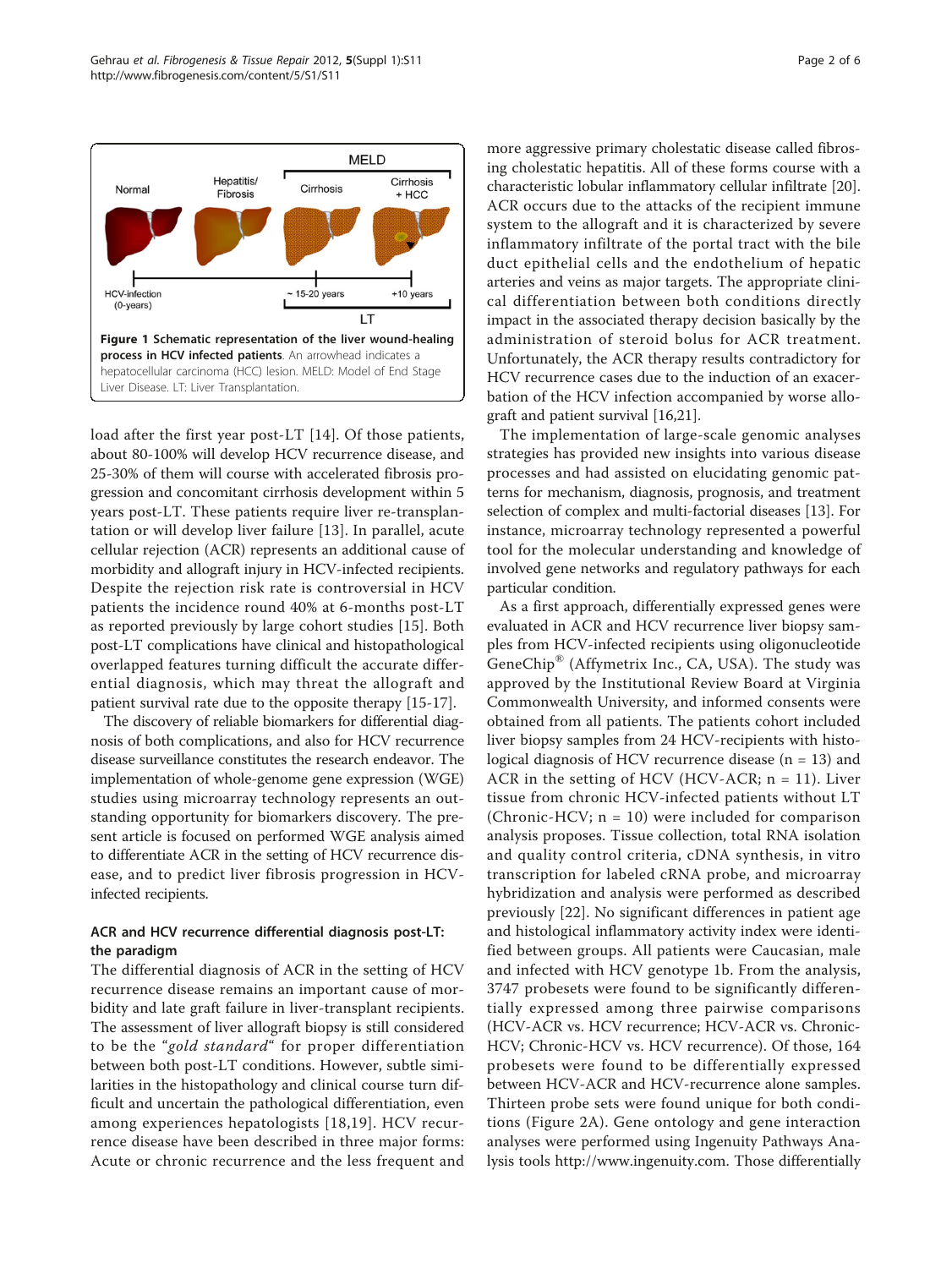<span id="page-2-0"></span>

expressed genes in ACR biopsy samples were associated with pathways involved in immune and inflammatory responses, apoptosis, complement system, and growth factor receptors. HCV recurrence samples revealed predominantly gene expression patterns associated with cell cycle and cell division, cell proliferation and blood coagulation. The supervised hierarchical clustering analysis including specific probesets differentially expressed for HCV-ACR vs. HCV recurrence clustered all samples in two well-differentiated groups characterizing both different post-LT conditions (Figure 2B). This first analysis clearly demonstrates the potential efficacy of gene expression analysis to differentiate ACR from HCV recurrence post-LT [[13](#page-5-0)].

In a second approach, a similar analysis was performed by increasing the number of samples. A total of 51 biopsy samples from unique HCV-infected recipients were included in the analysis. A training set composed by 32 ACR liver samples from HCV-infected recipients and 2 ACR liver samples from no HCV-infected recipients (n =34), were evaluated using microarray techniques. From the analysis, 179 probesets were found significantly differentially expressed among HCV-ACR, no-HCV-ACR, and HCV recurrence biopsy samples. A total of 71 exclusive genes were identified for HCV-ACR vs. HCV recurrence pairwise comparison. Interestingly, no significant probesets were found differentially expressed between ACR samples from HCV and no-HCV infected recipients, which suggest a particular ACR molecular nature independent of the HCV infection. Gene ontology analysis identified canonical pathways specifically associated to a cytotoxic T cell profile in for HCV recurrence samples, and inflammatory response related genes as the ACR profile. The supervised clustering analysis including probesets  $(n = 80)$ representing those 71 specific genes displayed two welldifferentiated groups for ACR and HCV recurrence samples. Interestingly, no-HCV-ACR samples were clustered within the HCV-ACR group (Figure [3](#page-3-0)).

In parallel, a LASSO model was fit with HCV recurrence vs. HCV-ACR as the dependent viable predicted, followed of N-fold cross validation to provide an unbiased estimate of generalization error. Interestingly, the best fitting-LASSO model included 15 genes with an accuracy of 100% for the training set, while the N-fold cross-validation accuracy was of 78.1%. Four out of those fifteen genes were also included into the exclusive gene list, and further validated in an independent set of 19 biopsy samples (validation set) [\[23](#page-5-0)].

The concluding results from the analysis of both experimental approaches using GeneChip® microarrays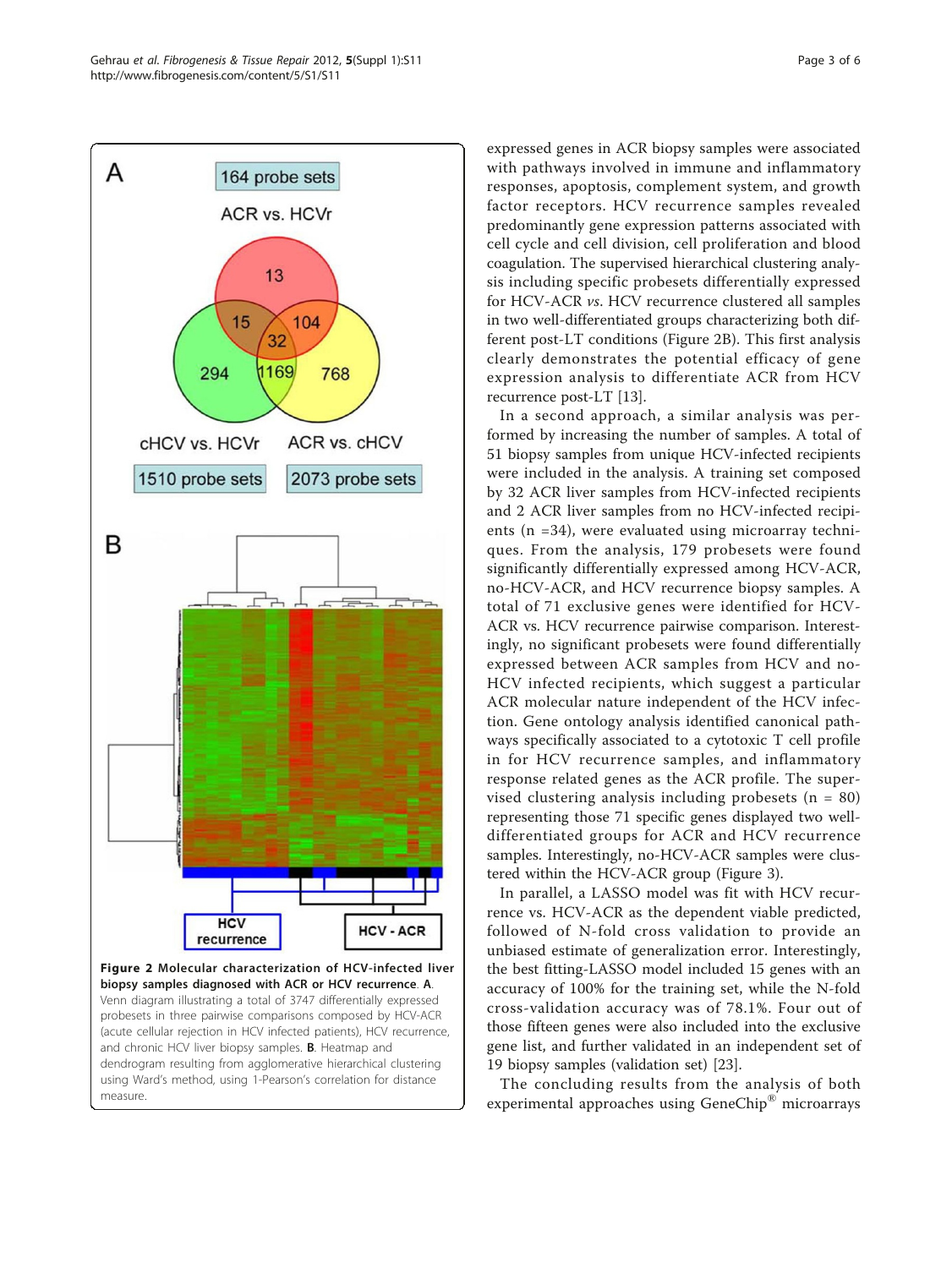

<span id="page-3-0"></span>

clearly demonstrate a differential gene expression signature between both conditions. Indeed, HCV recurrence disease is characterized by an adhesion and apoptosis of cytotoxic T cells profile regulated by canonical pathways related to IFN- $\gamma$  and NF $\kappa$ B, while ACR is related to genes associated with an immediate hypersensitivity reaction [[23](#page-5-0)]. The histopathological features of both conditions are related with mottled hepatocytes apoptosis with a Th-1 type profiled lobular inflammation for HCV recurrence disease, and inflammation of the portal tract, bile ducts and hepatic vessel endothelium characterized by  $CD4^+$  and  $CD8^+$  T cells together with macrophages and eosinophil cells for ACR [[16,24,25](#page-5-0)]. Thus, the genomic profiles identified by this study correlate well with the previously described cellular population that characterized both conditions [[13,23\]](#page-5-0). More importantly, it demonstrates the possibility to establish specific biomarker panels to be combined with the conventional histopathological assessment.

## Prediction of fibrosis progression in HCV recurrence disease

Chronic HCV-related hepatic insufficiency is associated with decreased rates of patient and allograft survival in comparison with other indications for liver transplantation [[26](#page-5-0)]. Different factors inherent to the donor, recipient, and post-transplant variables have been associated with progression and severity of the liver allograft injury course in HCV recurrence disease [[13,27](#page-5-0)]. Nowadays any of those factors were established as independent predictors of HCV recurrence severity at early stage of the disease in HCVinfected recipients. For instance, it became critical the identification of reliable biomarker predictors of disease progression at the time of HCV recurrence diagnosis since the high variable aggressiveness of the disease.

Molecular profiling at early stages of the disease might provide important information regarding mechanisms involved in accelerated fibrogenesis progression as HCV recurrence severity indicator. Even more, analysis of historical liver biopsy samples represents a feasible research scenario. In this regard, genome-wide gene expression analysis has been performed in Formalin-Fixed Paraffin-Embedded (FFPE) liver biopsies at the time of HCV recurrence diagnosis [\[13](#page-5-0),[28\]](#page-5-0). HCV recurrence was defined as post-transplant increased serum level of Alanine Aminotransferase (ALT) and positive PCR for HCV as previously shown [[28\]](#page-5-0). Progression of the disease was determined by the fibrosis severity in FFPE biopsy samples at 36 months post-LT (Figure 4A). Fibrosis stages were determined using METAVIR score system [\[29](#page-5-0)]. A total of 42 unique

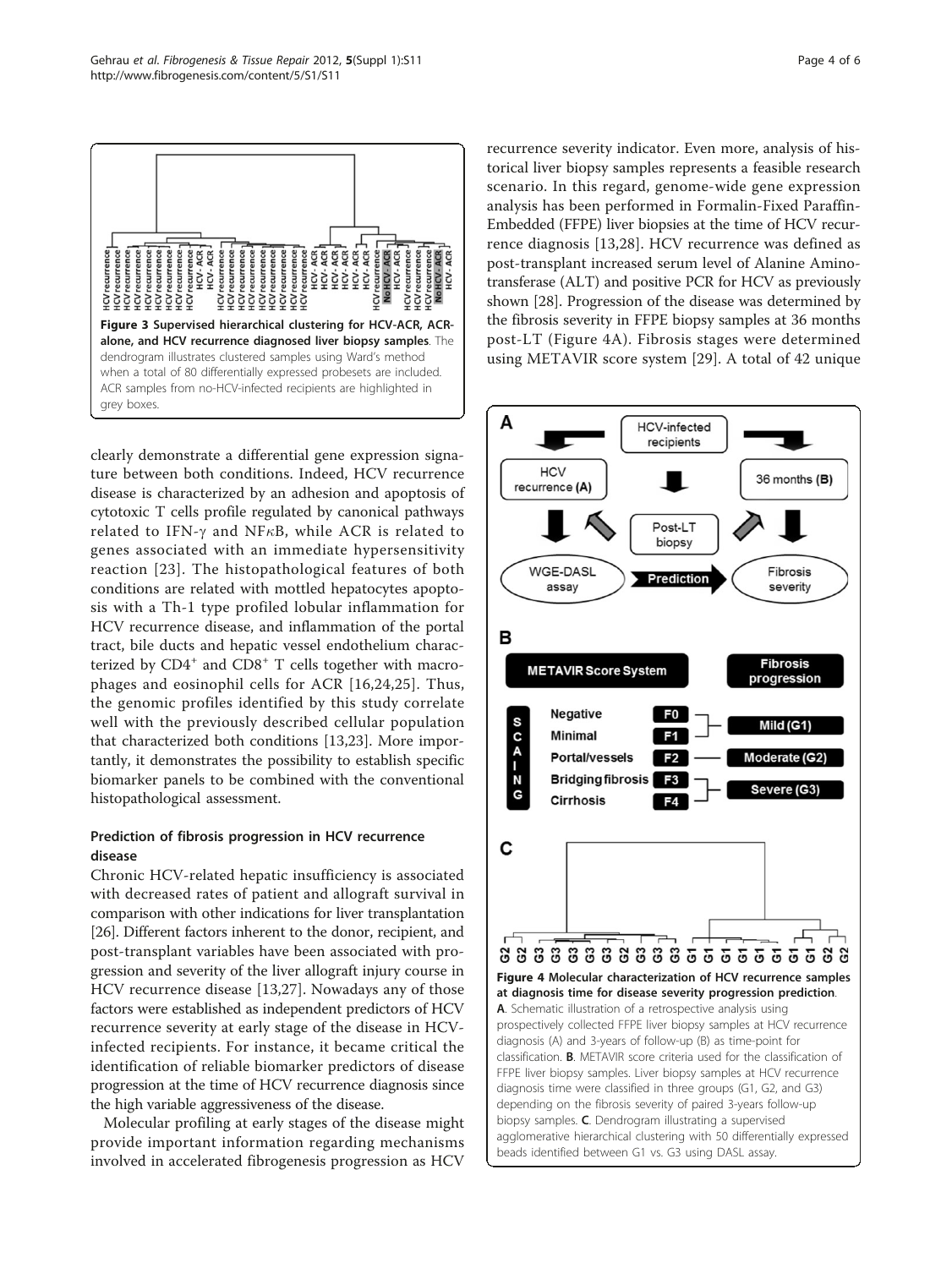samples from 21 adult patients who underwent LT between 1995 and 2006 were included. Samples at HCV recurrence diagnosis time were grouped as Mild (G1;  $n = 8$ ), Intermediate (G2;  $n = 5$ ), and Severe (G3;  $n = 8$ ) referred to the follow-up biopsy at 3-years post-LT (Figure [4B\)](#page-3-0). The study population were composed by 25 (58%) and 18 (42%) white male and female HCV recipients. All patients did not receive HCV treatment, and the mean time from LT to HCV recurrence was  $5.5 \pm$  months. The predominant HCV genotype were 1 (84%), and 7 patients were infected with genotypes 2 or 3. Total RNA was isolated using Recover All™ Total Nucleic Acid Isolation Kit (Ambion, Austin, TX, USA). Quality control parameters for required RNA purity for WGE analysis have been established and tested [[28](#page-5-0)]. Differential gene expression analysis among study groups were performed using WGE-DASL® Assay following manual instructions (Illumina Inc., USA). HumanRef-8 Expression BeadChips (Illumina, Inc., USA) hybridization and followed analyses were described in Mas et al 2011 [[28](#page-5-0)]. From the analysis, a total of 57 bead types were found to be significant ( $p \le 0.001$ ) and differentially expressed after a moderate F test statistical assay. By linear contrast examination, fourteen beads were found between G1 vs. G2, five beads between G2 vs. G3, and fifty beads between G1 vs. G3. Agglomerative hierarchical clustering analysis was performed by incorporating only the 50 beads differentially expressed between G1 vs. G3. The analysis displayed two independent groups composed by G1 or G3 samples. Interestingly, G2 samples were found to be randomly associated within both clusters may be reflecting a pathology miss-classification component (Figure [4C\)](#page-3-0). Gene ontology and gene pathway analysis, using only those 50 beads, identified 9 gene-associated networks, whereas the top-scored was involved in cellular development, infection mechanism, and antigen presentation. The molecular and cellular function analysis associated those beads with cell-to-cell signaling and interaction, cell death, cell morphology, and carbohydrates metabolism. Interestingly, genes associated with T cells biology such as IL-28RA, IL-28, suppressor of T cell receptor signaling 1 (STS1), and CAP-GLY domain containing linker protein 4 (CLIP4) were found to be significantly increased in samples with predicted severe fibrosis [\[28\]](#page-5-0).

Yet, the mechanisms involved in HCV recurrence development and progression are largely unknown. WGE analyses demonstrated to be a useful tool to either reveal the HCV recurrence molecular biology, and to encourage the identification of potential biomarkers to predict disease severity. A set of no invasive biomarkers have been proposed with promising results for the hepatic fibrosis progression assessment using specific peripheral blood serum proteins as biomarkers [[30-32](#page-5-0)]. Up today, the established protein assay test demonstrated excellent utility for the identification of HCV-advanced cirrhosis, but slighter accuracy for earlier stages of the disease [\[32](#page-5-0)]. Thus, only large cohort prospective studies in will contribute to optimize the analytical performance of those tests. At meantime, liver biopsy remains to be the gold standard for allograft fibrosis progression assessment in HCV recurrence despite its well-known no perfect accuracy [\[33-36](#page-5-0)]. The combined molecular markers detection and pathology characterization, together with reliable clinical data collected during the liver biopsy protocol may help to predict the severity of HCV recurrence to come.

### Overall comments

The accurate follow-up and the differential diagnosis of post-transplant complications have been further struggled by no reliable and difficult pathology reports, essentially in post-transplanted HCV-infected patients [[18\]](#page-5-0). However, the implementation of WGE analyses permitted new insights about the molecular biology characterization of certain post-LT complications [[13,23,28,37,38](#page-5-0)]. Furthermore, the extension of this technique to the follow-up of HCV recurrence patients might permit the diagnosis and surveillance of severity in the fibrosis progression, along with pathological evaluation [[28](#page-5-0)]. From this perspective, it is imperative the continuous study of different molecular aspects of mechanisms involved in HCV infection and ACR. The complete understanding of the biological process triggered in each condition will allow the identification of early predictors for disease differentiation and progression, and the implementation of them to the diagnostic arsenal. Importantly, it will impact directly in the identification and treatment success rates.

#### List of abbreviations used

ACR: Acute cellular rejection; ALT: Alanine aminotransferase; cDNA: copy Deoxyribonucleotide acid; CLIP4: CAP-GLY domain containing linker protein 4; cRNA: copy Ribonucleotide acid; DASL: cDNA-mediated Annealing, Selection, Extension, and Ligation; ECM: Extra-cellular matrix; FFPE: Formalinfixed paraffin embedded; HCC: Hepatocellular carcinoma; HCV: Hepatitis C virus; IFN-γ: Interferon-gamma; IL-28: Interleukin-28; IL-28RA: Interleukin-28 receptor, alpha (interferon, lambda receptor); LASSO: Least absolute shrinkage and selection operator; LT: Liver transplant; MELD: Model of endstage liver disease; NFκB: Nuclear factor kappa-B; RNA: Ribonucleotide acid; ROC: Reactive oxygen species; STS1: Suppressor of T cell receptor signaling 1; WGE: Whole-genome gene expression.

#### Acknowledgements

This article has been published as part of Fibrogenesis & Tissue Repair Volume 5 Supplement 1, 2012: Proceedings of Fibroproliferative disorders: from biochemical analysis to targeted therapies. The full contents of the supplement are available online at [http://www.fibrogenesis.com/](http://www.fibrogenesis.com/supplements/5/S1) [supplements/5/S1.](http://www.fibrogenesis.com/supplements/5/S1)

The current study was partially supported by a National Institute of Health (NIH) RO1 grant (RO1-DK069859).

#### Author details

<sup>1</sup>University of Virginia, Department of Surgery, Transplant Division, P.O. Box 800625, 904 Lane Rd, Charlottesville, VA, 22908-0625, USA . <sup>2</sup>Virginia Commonwealth University, Department of Biostatistics P.O. Box 980032, 730 East Broad Street, Room 3006, Richmond, VA 23298-0032, USA.